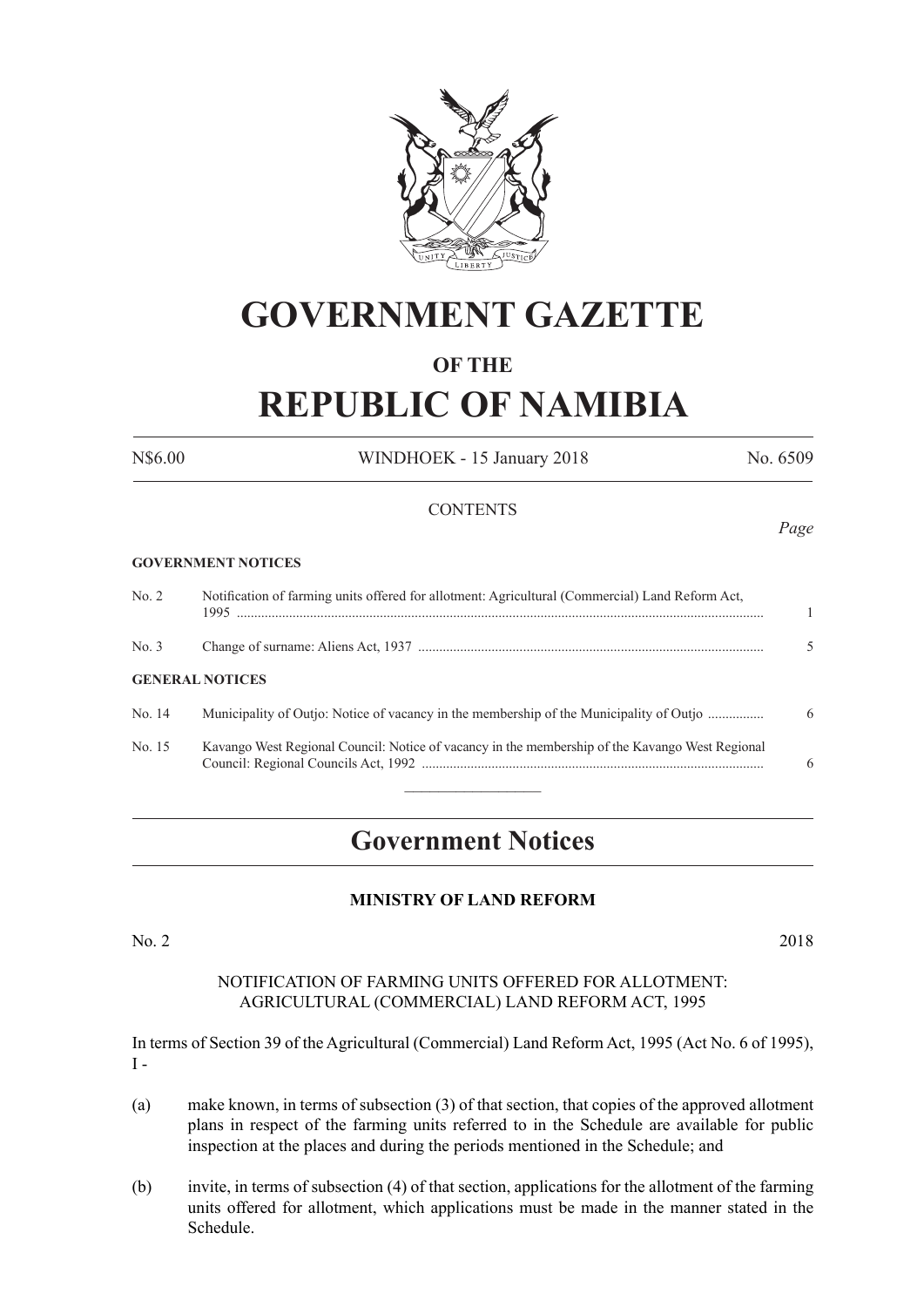### **U. NUJOMA MINISTER OF LAND REFORM** Windhoek, 18 December 2017

### **SCHEDULE**

### **1. Number, location and description of farming units offered for allotment**

| <b>Region</b> | <b>District</b> | Reg.<br>Div. | <b>Farm Name</b><br>& Number                                      | <b>Number</b><br>of<br>Farming<br>Unit<br><b>Offered</b><br>for<br><b>Allotment</b> | <b>Size</b><br>of Farming Unit (Ha)                                                                                                                                                                                                                                                | <b>Land Use</b><br>of<br>Farming<br>Unit |
|---------------|-----------------|--------------|-------------------------------------------------------------------|-------------------------------------------------------------------------------------|------------------------------------------------------------------------------------------------------------------------------------------------------------------------------------------------------------------------------------------------------------------------------------|------------------------------------------|
| Otjozondjupa  | Okahandja       | $\lq\lq$ .   | Farm Eleksie<br>No.93                                             | $\overline{3}$                                                                      | Unit A<br>Measuring 1774.0000 ha<br>(1 x Borehole) functional<br><b>Unit B</b><br>Measuring 1542.1233 ha<br>(3 x Boreholes) Two non-<br>functional<br>Unit C<br>Measuring 1928.0000 ha<br>(1 x Borehole) functional                                                                | Large and<br>Small<br>stock<br>farming   |
| Otjozondjupa  | Okahandja       | $\lq\lq$ .   | Remaining<br>Extent of<br>the Farm<br>Okarumatero<br>No. 23       | $\overline{3}$                                                                      | <b>Unit A</b><br>Measuring 2054.0000 ha<br>(2 x Boreholes) functional<br><b>Unit B</b><br>Measuring 2510.0000 ha<br>(1 x Borehole) functional<br>Unit C<br>Measuring 2291.7509 ha<br>NB: Unit C has no<br>functional borehole. It is<br>supplied with water by<br>unit $A$ and $B$ | Large and<br>Small<br>stock<br>farming   |
| Omaheke       | Gobabis         | $\lq\lq L$ " | Portion 1<br>(Oklahoma)<br>of the farm<br>Tara No.41              | $\mathbf{1}$                                                                        | <b>Single Unit</b><br>Measuring 1956.6643 ha<br>(3 x Boreholes)<br>functional                                                                                                                                                                                                      | Large and<br>Small<br>stock<br>farming   |
| Kunene        | Outjo           | $``A"$       | Remainder<br>of the<br>consolidated<br>farm<br>Gamkarab<br>No.176 | 3                                                                                   | <b>Unit A</b><br>Measuring 1911.0000 ha<br>(1 x Borehole) functional<br><b>Unit B</b><br>Measuring 2086.0000 ha<br>(1 x Borehole) functional<br>Unit C<br>Measuring 2112.0840 ha<br>(1 x Borehole) Non-<br>functional and one $(1)$<br>uninstalled but has water                   | Large and<br>Small<br>stock<br>farming   |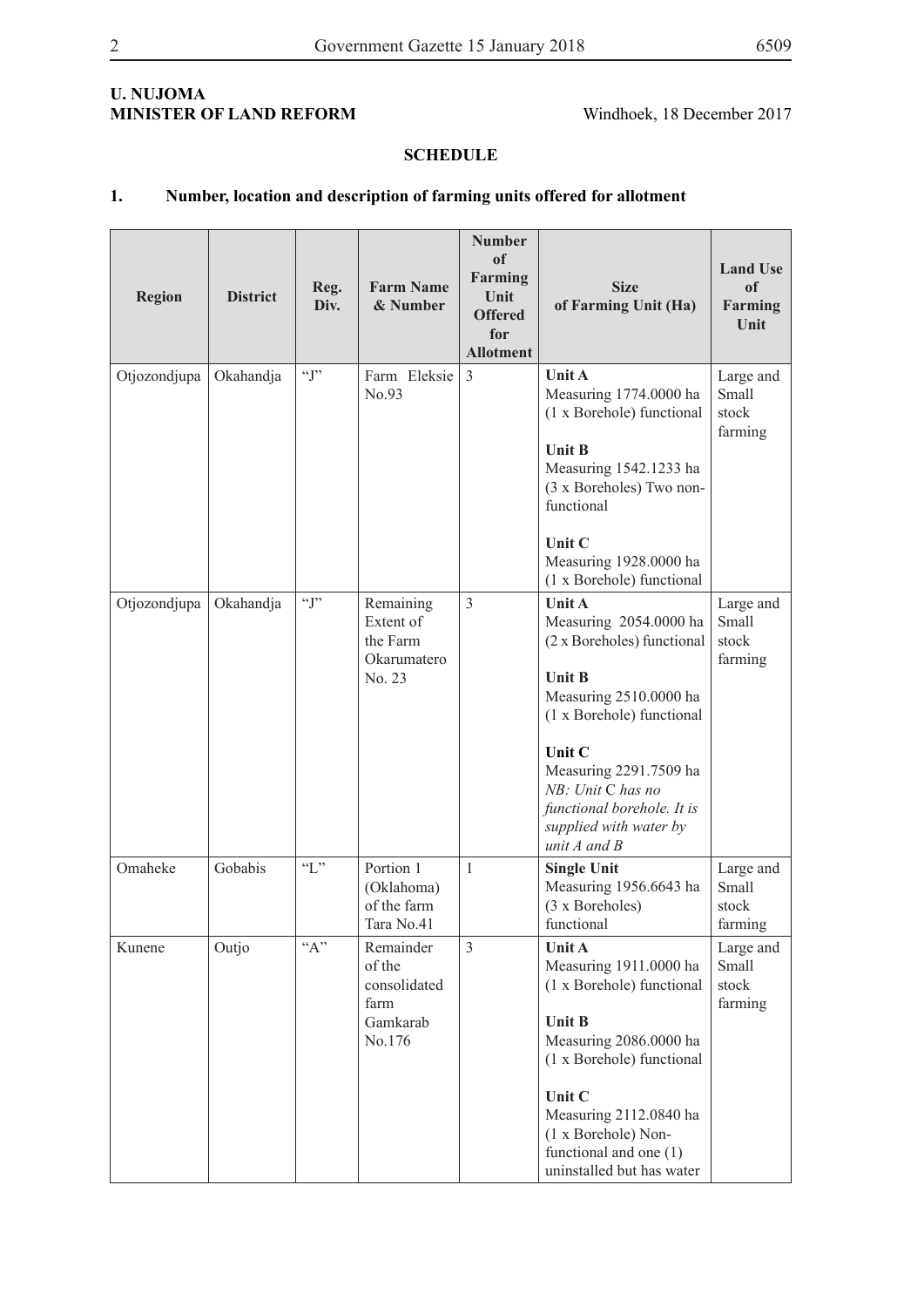| Kunene | Outio | $A^{\prime\prime}$ | Remaining     | <b>Single Unit</b>               | Large and |
|--------|-------|--------------------|---------------|----------------------------------|-----------|
|        |       |                    | Extent of the | Measuring 2064.1645 ha           | Small     |
|        |       |                    | Farm Sienna   | $(2 \times Borehole)$ functional | ' stock   |
|        |       |                    | No.70         |                                  | farming   |

### **2. Public inspection of allotment plans**

The approved allotment plans, in respect of the farming unit offered for allotment, are available for public inspection during the office hours at the offices mentioned in paragraph 3(c) for a period of 30 days from the date of publication of this notice in the *Gazette.*

### **3. Application for allotment of farming unit**

An application for allotment of a farming unit must -

- (a) be made on the forms determined by the Minister, which form may be obtained from the offices mentioned in subparagraph (c);
- (b) where the unit to be allotted is to be used for project development, be accompanied  $by -$ 
	- (i) a detailed project proposal;
	- (ii) proof of registration or provisional registration, where the applicant is company, a close corporation, a co-operative or any other entity required by law to be registered; and
- (c) within 30 days from the date of publication of this notice in the *Gazette*, be delivered or sent to any of the following offices:

### **Physical Addresses: Postal addresses:**

The Regional Governor The Regional Governor Erongo Regional Council Erongo Region Government Building Private Bag 1230 Tobias Hainyeko Street Swakopmund Swakopmund

Hardap Regional Council Hardap Region Government Building Private Bag 2017 Ernst Stumfe Street Mariental Mariental

The Regional Governor The Regional Governor //Kharas Regional Council //Kharas Region Education Building P.O. Box 38 Wheeler Street Keetmanshoop Keetmanshoop

The Regional Governor<br>The Regional Governor Khomas Regional Council Khomas Region Pull Mann Street P. 0. Box 3379 Windhoek Windhoek

The Regional Governor<br>The Regional Governor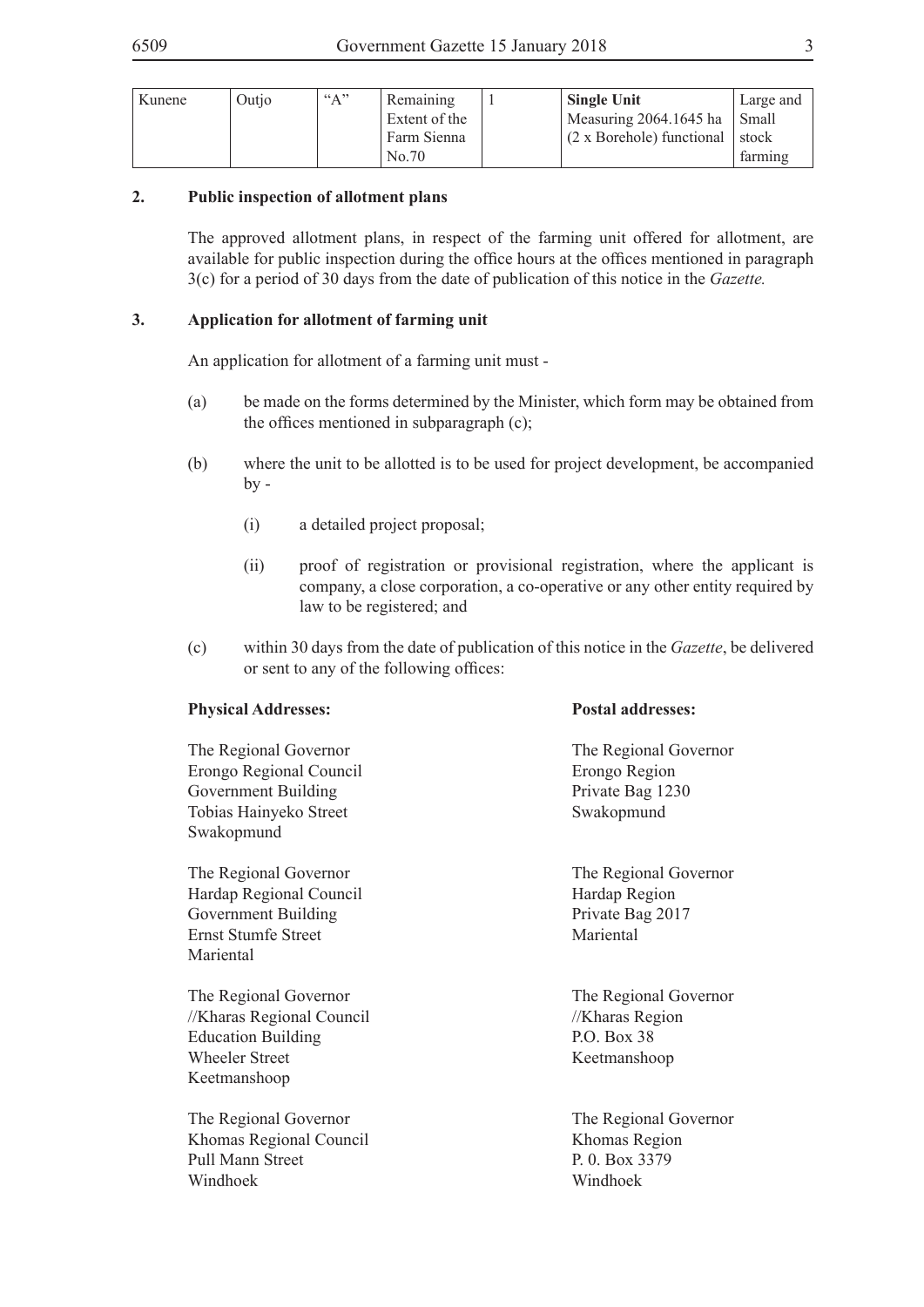The Regional Governor The Regional Governor Kavango West Regional Council Kavango West Region Nkurenkuru P.O. Box 6274 Kavango West Nkurenkuru

The Regional Governor<br>The Regional Governor Kunene Regional Council Kunene Region Government Building Private Bag 502 Opuwo Main Road Opuwo Opuwo

The Regional Governor The Regional Governor Ohangwena Regional Council Ohangwena Region Government Building Private Bag 2032 Eenhana Main Road **Ondangwa** Eenhana

The Regional Governor The Regional Governor Omaheke Regional Council Omaheke Region Government Building Private Bag 2277 Church Street Gobabis Gobabis

The Regional Governor The Regional Governor Omusati Regional Council Omusati Region Government Building Private 523 Namaungu Street Outapi Outapi

The Regional Governor The Regional Governor Oshana Regional Council Oshana Region Government Building Private Bag 5543 Leo Shoopala Street Oshakati Oshakati

The Regional Governor The Regional Governor Oshikoto Regional Council Oshikoto Region Omuthiya Main Road P.O. Box 19247 Omuthiya Omuthiya

The Regional Governor The Regional Governor Otjozondjupa Regional Council Otjozondjupa Region Erf No. 219 P. O. Box 2091 Hage Geingob Street, Main Road Otjiwarongo (Next to Avis Car Rental) Otjiwarongo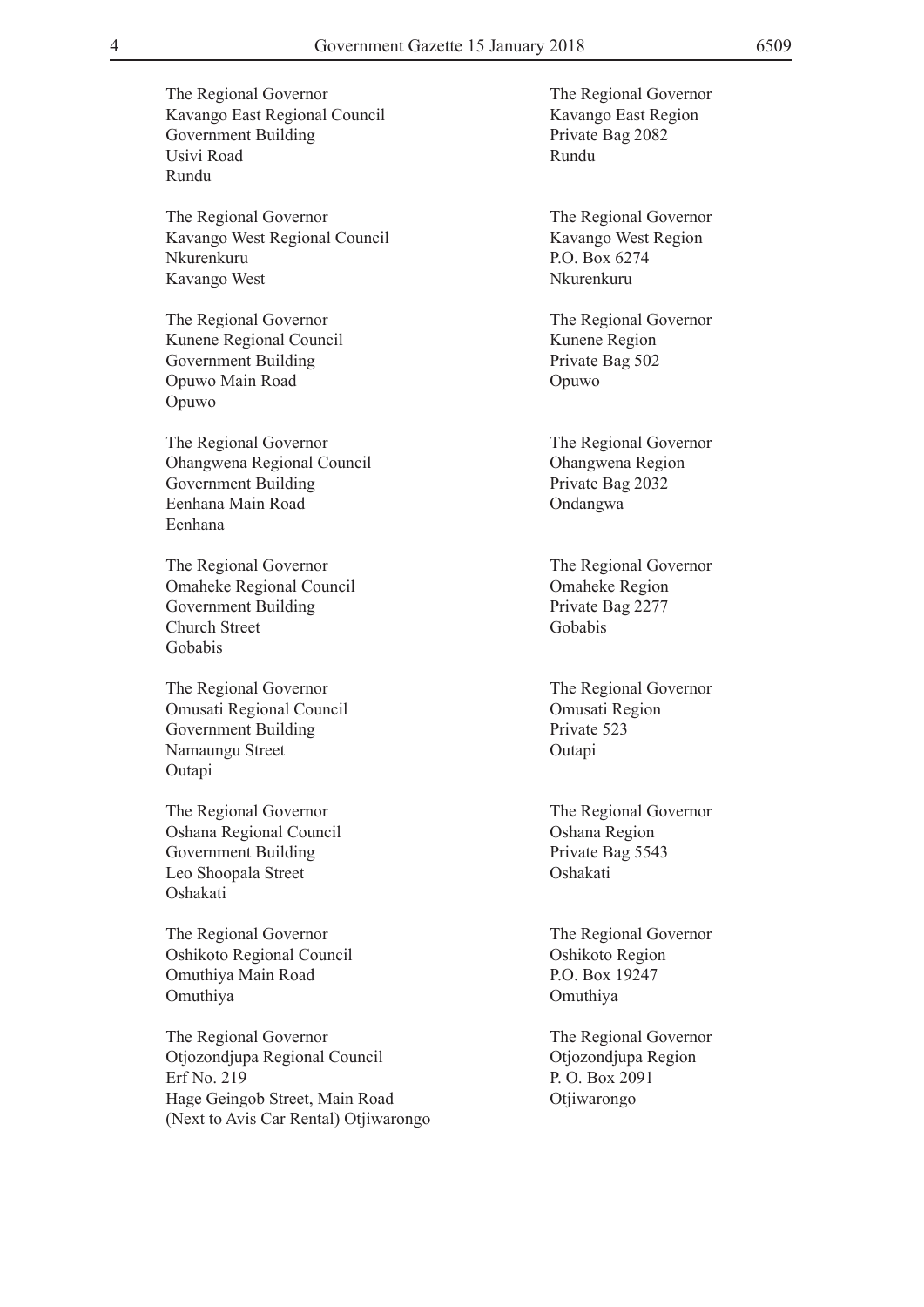The Regional Governor<br>The Regional Governor Zambezi Regional Council Zambezi Region Government Building Private Bag 5002 Boma, Ngoma Road Katima Mulilo Katima Mulilo

### **4. Minimum qualifications required to qualify of applicants**

An applicant, other than a company or close corporation contemplated in section 41(7) of the Agricultural (Commercial) Land Reform Act, 1995 (Act No. 6 of 1995) must be a Namibian citizen who -

- (a) 18 years of age or older;
- (b) has a background or interest in agriculture or related activities;
- (c) has been socially, economically or educationally disadvantaged by past discriminatory laws or practices; and
- (d) has relinquished any right in respect of agricultural land.

### **5. Rent payable in respect of farming units**

A farming unit is to be leased for a period of 99 years and the approximate rent payable in respect of a farming unit leased for livestock farming, is as determined by the Minister of Land Reform, on the recommendation of the Land Reform Advisory Commission, based on the value of the farming unit.

### **6. Lease Agreement**

A successful applicant must enter into a lease agreement with the Minister of Land Reform.

### **MINISTRY OF HOME AFFAIRS AND IMMIGRATION**

 $\frac{1}{2}$ 

No. 3 2018

### CHANGE OF SURNAME : ALIENS ACT, 1937

In terms of section 9(1) of the Aliens Act, 1937 (Act No. 1 of 1937), it is hereby made known that the Minister of Home Affairs and Immigration has under the said section authorized each person whose name and residential address appear in column I of the schedule hereto assume the surname mentioned in column 2 of the schedule opposite his or her name in column I.

| <b>SURNAME</b> | <b>NAME</b> (S)         | <b>RESIDENTIAL ADDRESS</b>                  | <b>SURNAME</b> |
|----------------|-------------------------|---------------------------------------------|----------------|
| Shilongo       | Francina                | Ongenga, Ohangwena Region                   | Fillemon       |
| Matheus        | Petrus<br>Shimweefeleni | 1021, Otavi Street, Havana, Windhoek        | Hendrik        |
| Mwatinghimunhu | Martina                 | Elambo Village, Eengodi, Oshikoto<br>Region | Sakaria        |
| Veiko          | Anneline Eina           | Erf 964, Donkerhoek                         | Kandundu       |
| Haitula        | Linda                   | Okandongwena                                | David          |

### **SCHEDULE**